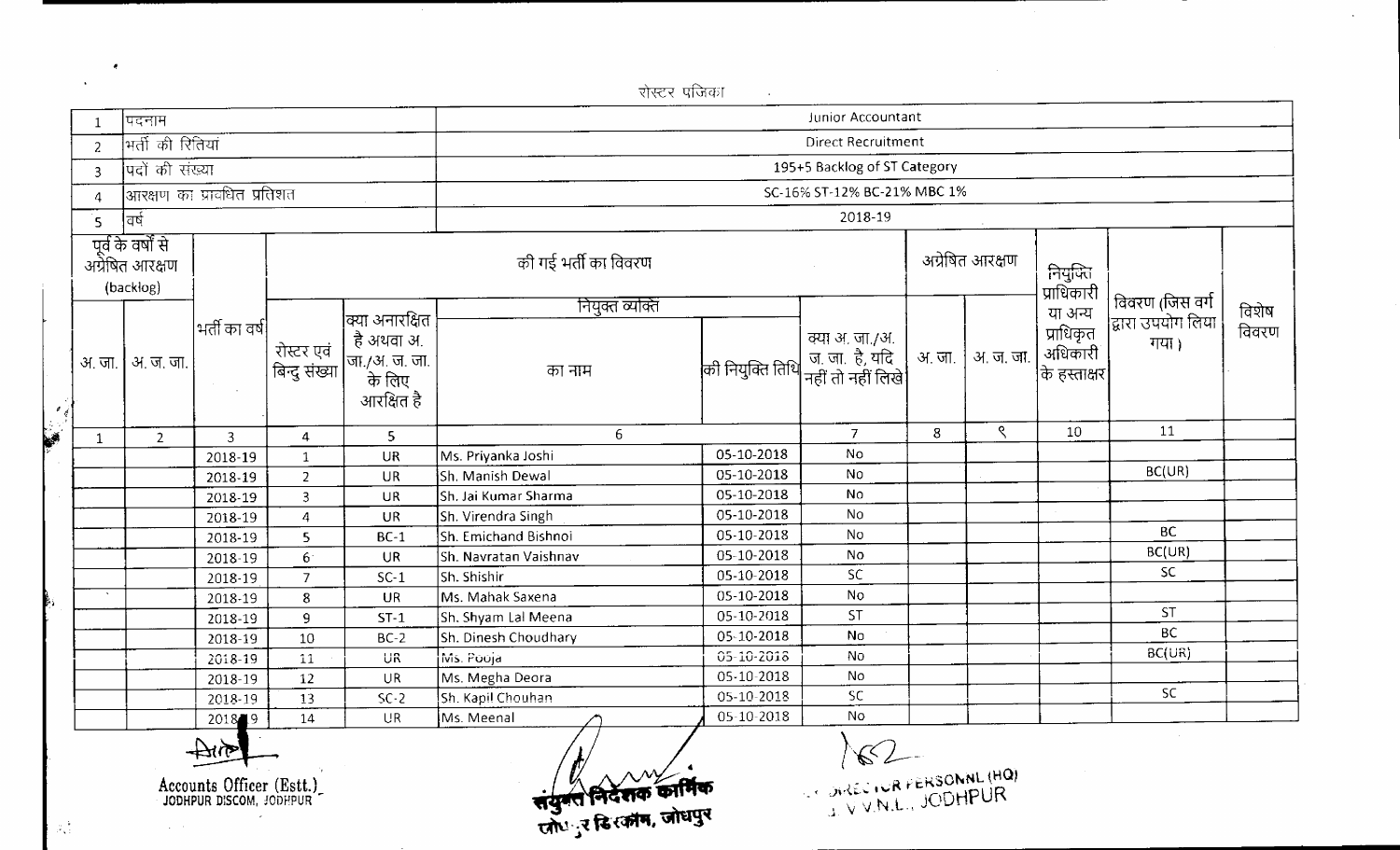| 2018-19 | 15     | $BC-3$    | Sh. Rakesh Jangir                             | 05-10-2018 | No.         | <b>BC</b> |  |
|---------|--------|-----------|-----------------------------------------------|------------|-------------|-----------|--|
| 2018-19 | 16     | UR.       | Sh. Rahul Kabra                               | 05-10-2018 | <b>No</b>   |           |  |
| 2018-19 | 17     | $ST-2$    | Sh. Chandra Prakash Meena                     | 05-10-2018 | <b>ST</b>   | <b>ST</b> |  |
| 2018-19 | 18     | <b>UR</b> | Ms. Kriti Arora                               | 05-10-2018 | No.         |           |  |
| 2018-19 | 19     | $SC-3$    | Sh. Sagar Mal Naliya                          | 05-10-2018 | SC.         | SC.       |  |
| 2018-19 | 20     | $BC-4$    | Sh. Mayank Rankawat                           | 05-10-2018 | No.         | <b>BC</b> |  |
| 2018-19 | 21     | <b>UR</b> | Sh. Vijay Soni                                | 05-10-2018 | <b>No</b>   |           |  |
| 2018-19 | 22     | <b>UR</b> | Sh. Pankaj Sharma                             | 05-10-2018 | <b>No</b>   |           |  |
| 2018-19 | 23     | UR.       | Sh. Dinesh                                    | 05-10-2018 | <b>No</b>   | BC(UR)    |  |
| 2018-19 | $24\,$ | $BC-5$    | lsh. Ashish Kumar Soni.                       | 05-10-2018 | $N_{\rm C}$ | BC.       |  |
| 2018-19 | 25     | $ST-3$    | <b>Sh. Ashok Kumar Meena</b>                  | 05-10-2018 | ST.         | <b>ST</b> |  |
| 2018-19 | 26     | $SC-4$    | Sh. Yudhistar                                 | 05-10-2018 | SC.         | SC.       |  |
| 2018-19 | 27     | <b>UR</b> | Sh. Gurpreet Singh                            | 05-10-2018 | <b>No</b>   |           |  |
| 2018-19 | 28     | <b>UR</b> | Sh. Vimal Chand Surana                        | 05-10-2018 | <b>No</b>   |           |  |
| 2018-19 | 29     | $BC-6$    | Sh. Pritesh Panwar                            | 05-10-2018 | No          | BC.       |  |
| 2018-19 | 30     | <b>UR</b> | Sh. Prashant Bora                             | 05-10-2018 | No          |           |  |
| 2018-19 | 31     | <b>UR</b> | Sh. Parmeshwar Lal Swami                      | 05-10-2018 | No          | BC(UR)    |  |
| 2018-19 | 32     | $SC-5$    | Sh. Bhavesh Chouhan                           | 05-10-2018 | <b>SC</b>   | SC.       |  |
| 2018-19 | 33     | UR        | Sh. Prasoon Kumar Jha                         | 05-10-2018 | No          |           |  |
| 2018-19 | 34     | $ST-4$    | Sh. Hanuman Sahay Meena                       | 05-10-2018 | ST.         | <b>ST</b> |  |
| 2018-19 | 35     | $BC-7$    | lsh. Praveen Soni-                            | 05-10-2018 | <b>No</b>   | <b>BC</b> |  |
| 2018-19 | 36     | <b>UR</b> | Sh. Keshav Kumar Garg                         | 05-10-2018 | <b>No</b>   |           |  |
| 2018-19 | 37     | <b>UR</b> | $\vert$ Ms. Indira Sidh                       | 05-10-2018 | <b>No</b>   | BC(UR)    |  |
| 2018-19 | 38     | $SC-6$    | Ms. Surbhi Kumari                             | 05-10-2018 | <b>SC</b>   | SC.       |  |
| 2018-19 | 39     | $BC-8$    | Sh. Sonu Kumar Bairagi                        | 05-10-2018 | No          | <b>BC</b> |  |
| 2018-19 | 40     | <b>UR</b> | Sh. Ashok Choudhary                           | 05-10-2018 | <b>No</b>   | BC(UR)    |  |
| 2018-19 | 41     | <b>UR</b> | İSh. Gaurav Khatri                            | 05-10-2018 | <b>No</b>   |           |  |
| 2018-19 | 42     | $ST-5$    | Sh. Ghanshyam Meena                           | 05-10-2018 | <b>ST</b>   | <b>ST</b> |  |
| 2018-19 | 43     | $BC-9$    | Sh. Satya Narayan Jangid                      | 05-10-2018 | No          | BС        |  |
| 2018-19 | 44     | $SC-7$    | Sh. Khayali Ram Kilania                       | 05-10-2018 | SC.         | SC.       |  |
| 2018-19 | 45     | UR        | Ms. Gunjan Bagrecha                           | 05-10-2018 | No          |           |  |
| 2018-19 | 46     | <b>UR</b> | Sh. Manish Jangir<br>$\overline{\phantom{a}}$ | 05-10-2018 | <b>No</b>   | BC(UR)    |  |

 $404$ Accounts Officer (Fett.)

 $\Delta$ 

संयुक्त भिदेशक कार्पिक<br>जोधपुर डिश्कोम, जोधपुर

DY. DIRECTOR PERSONNL (HW)

 $\sim 10^6$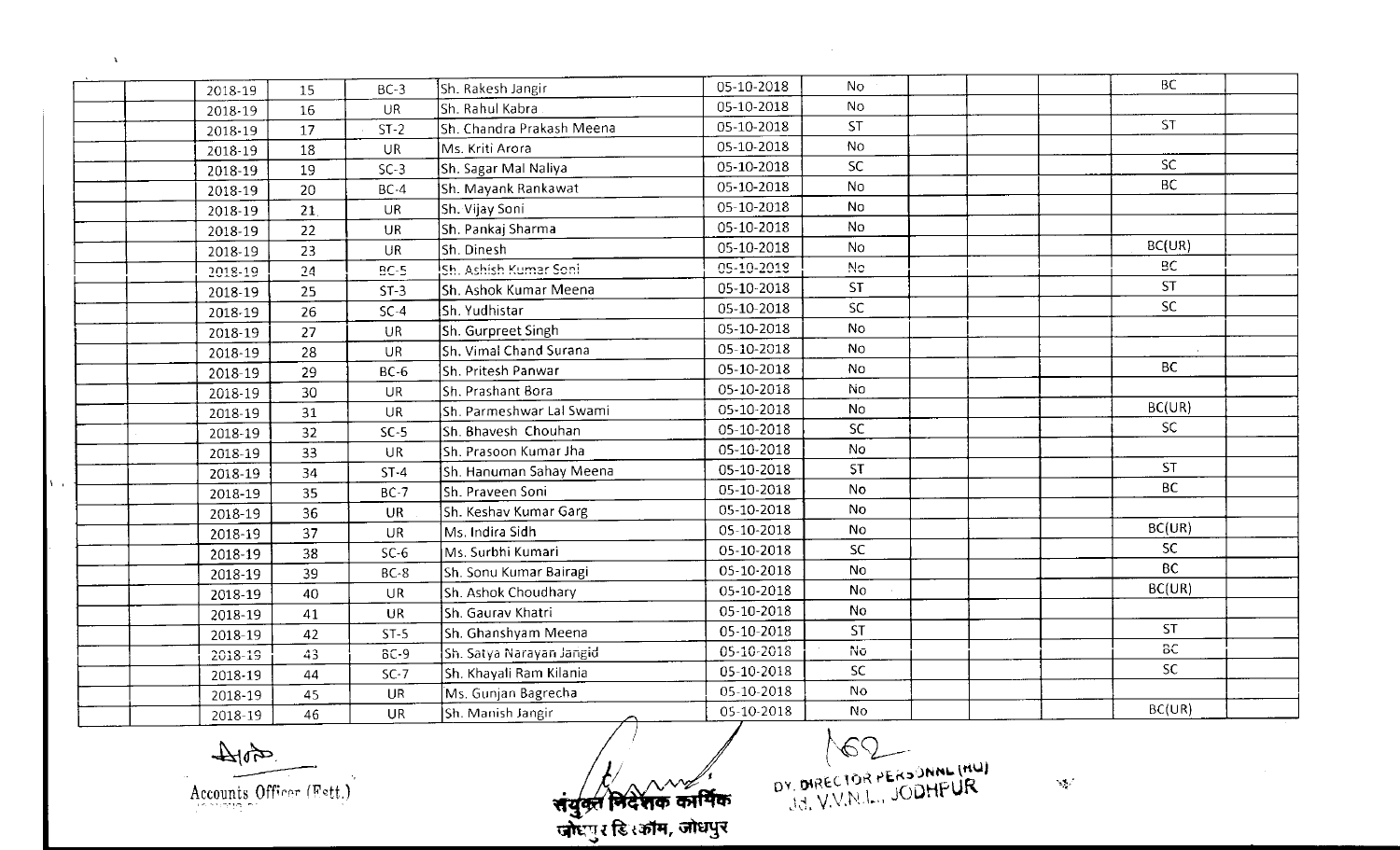| 2018-19 | 47 | UR.          | Sh. Vedant Kabra         | 05-10-2018       | No             |           |  |
|---------|----|--------------|--------------------------|------------------|----------------|-----------|--|
| 2018-19 | 48 | $BC-10$      | Sh. Ganesh Chander       | 05-10-2018       | <b>No</b>      | BC.       |  |
| 2018-19 | 49 | <b>UR</b>    | Sh. Hitesh Goyal         | 05-10-2018       | No.            |           |  |
| 2018-19 | 50 | $SC-8$       | Sh. Ishwar Mandawat      | 05-10-2018       | SC.            | SC.       |  |
| 2018-19 | 51 | $ST-6$       | Sh. Rahul Kumar          | 05-10-2018       | <b>ST</b>      | <b>ST</b> |  |
| 2018-19 | 52 | UR.          | Sh. Babu Lal             | 05-10-2018       | No             | BC(UR)    |  |
| 2018-19 | 53 | <b>BC-11</b> | Sh. Manoj                | 05-10-2018       | <b>No</b>      | <b>BC</b> |  |
| 2018-19 | 54 | UR           | Sh. Pukh Raj             | 05-10-2018       | No.            |           |  |
| 2018-19 | 55 | <b>UR</b>    | Sh. Kunal Goyal          | 05-10-2018       | No.            |           |  |
| 2018-19 | 56 | UR.          | Sh. Abhishek Sharma      | 05-10-2018       | N <sub>O</sub> |           |  |
| 2018-19 | 57 | $SC-9$       | Sh. Tikam Chand          | 05-10-2018       | <b>SC</b>      | SC.       |  |
| 2018-19 | 58 | $BC-12$      | Sh. Mohammad Hasan       | 05-10-2018       | <b>No</b>      | <b>BC</b> |  |
| 2018-19 | 59 | $ST-7$       | Ms. Kumari Ankita Meena  | 05-10-2018       | <b>ST</b>      | <b>ST</b> |  |
| 2018-19 | 60 | UR           | Sh. Kapil Kumar          | 05-10-2018       | <b>No</b>      |           |  |
| 2018-19 | 61 | <b>UR</b>    | Sh. Suresh Gehlot        | 05-10-2018       | <b>No</b>      | BC(UR)    |  |
| 2018-19 | 62 | <b>BC-13</b> | Sh. Vikas Kumar          | 05-10-2018       | <b>No</b>      | <b>BC</b> |  |
| 2018-19 | 63 | $SC-10$      | Sh.Vishal Safi           | 05-10-2018       | <b>SC</b>      | SC        |  |
| 2018-19 | 64 | <b>UR</b>    | Sh. Kishan Gopal         | 05-10-2018       | No             |           |  |
| 2018-19 | 65 | <b>UR</b>    | Sh. Pradeep Kumar Sharma | 05-10-2018       | <b>No</b>      |           |  |
| 2018-19 | 66 | <b>UR</b>    | Sh. Ravi Jaju            | 05-10-2018       | <b>No</b>      |           |  |
| 2018-19 | 67 | $ST-8$       | Sh. Chandra Prakash      | 05-10-2018       | <b>ST</b>      | <b>ST</b> |  |
| 2018-19 | 68 | <b>BC-14</b> | Sh. Gajraj Panwar        | 05-10-2018       | <b>No</b>      | <b>BC</b> |  |
| 2018-19 | 69 | $SC-11$      | Sh. Moti Lal Jeenger     | 05-10-2018       | SC.            | <b>SC</b> |  |
| 2018-19 | 70 | <b>UR</b>    | Sh. Anil Jaju            | 05-10-2018       | N <sub>o</sub> |           |  |
| 2018-19 | 71 | <b>UR</b>    | Sh. Akshay Pratap Singh  | 05-10-2018       | No.            |           |  |
| 2018-19 | 72 | $BC-15$      | Sh. Bajrang Lal Kumawat  | 05-10-2018       | <b>No</b>      | <b>BC</b> |  |
| 2018-19 | 73 | <b>UR</b>    | Sh. Praveen Kumar        | 05-10-2018       | <b>No</b>      | BC(UR)    |  |
| 2018-19 | 74 | <b>UR</b>    | Sh. Sahdev Legha         | 05-10-2018       | No             | BC(UR)    |  |
| 2018-19 | 75 | $ST-9$       | Sh. Pukhraj Meena        | 05-10-2018       | 5T             | <b>ST</b> |  |
| 2018-19 | 76 | $SC-12$      | Sh. Sandeep Kumar Khatik | 05-10-2018       | <b>SC</b>      | <b>SC</b> |  |
| 2018-19 | 77 | <b>BC-16</b> | Sh. Vishal sidh          | 05-10-2018       | <b>No</b>      | <b>BC</b> |  |
| 2018-19 | 78 | <b>UR</b>    | Sh. Ravi Bodha           | $05 - 10 - 2018$ | <b>No</b>      |           |  |

全平 Accounts Officer (Estt.)

 $\bullet$ 

संयुक्त निर्देशक कार्पिक

NO COMMANDAD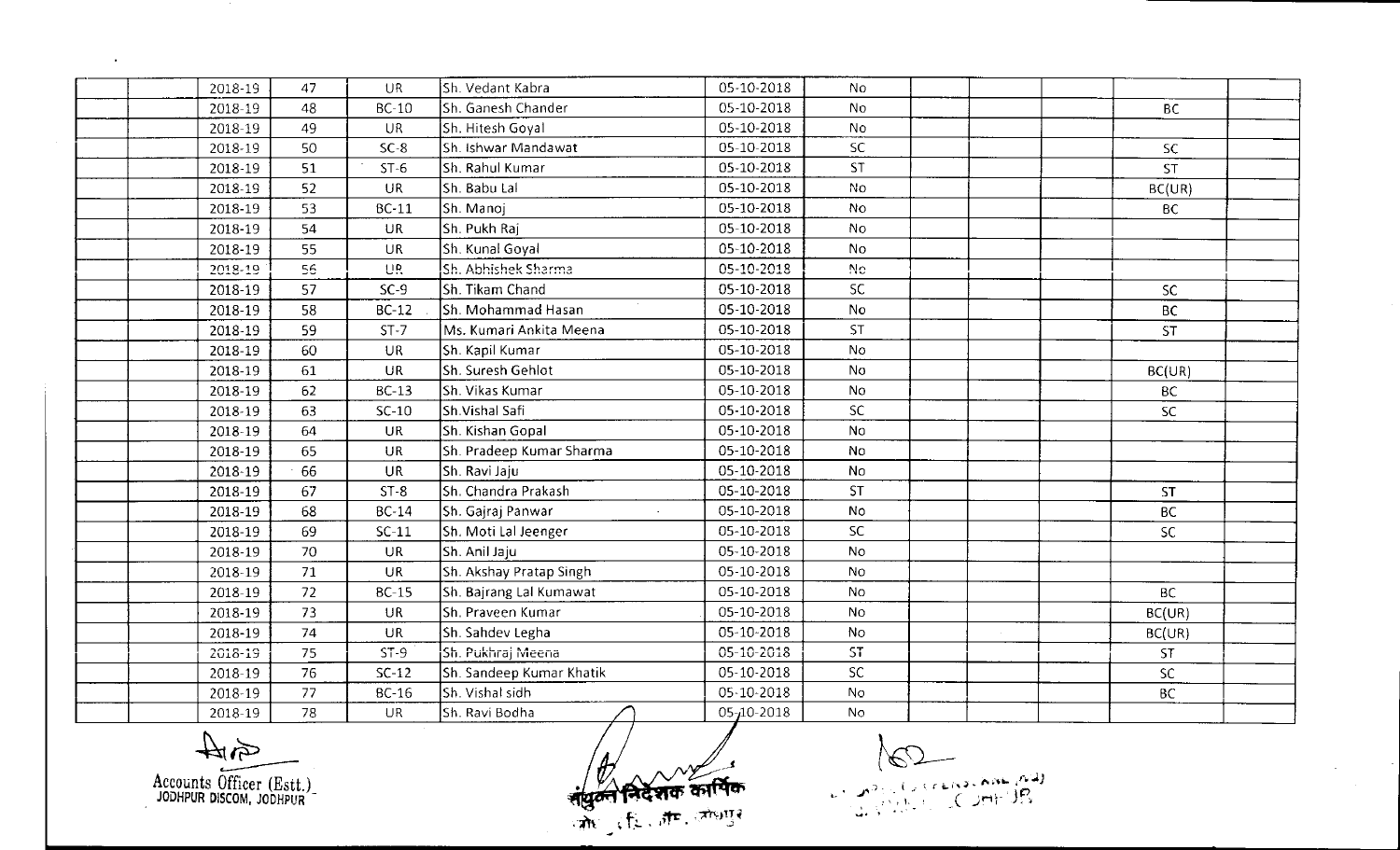| 2018-19 | 79  | <b>UR</b>    | Ms. Priyanka Jain             | 05-10-2018 | No.            |                       |  |
|---------|-----|--------------|-------------------------------|------------|----------------|-----------------------|--|
| 2018-19 | 80  | <b>UR</b>    | Sh. Gajendra Choudhary        | 05-10-2018 | N <sub>o</sub> | BC(UR)                |  |
| 2018-19 | 81  | $BC-17$      | Sh. Rajesh Kumar              | 05-10-2018 | N <sub>o</sub> | <b>BC</b>             |  |
| 2018-19 | 82  | $SC-13$      | Sh. Ganesh Prasad Meghwal     | 05-10-2018 | SC.            | <b>SC</b>             |  |
| 2018-19 | 83  | <b>UR</b>    | Sh. Ayush Choudhary           | 05-10-2018 | No.            |                       |  |
| 2018-19 | 84  | $ST-10$      | Sh. Narendra Kumar Meena      | 05-10-2018 | <b>ST</b>      | <b>ST</b>             |  |
| 2018-19 | 85  | $\cup R$     | Sh. Deepak Poonia             | 05-10-2018 | No             | BC(UR)                |  |
| 2018-19 | 86  | $BC-18$      | Sh. Mohd Shakir               | 05-10-2018 | No.            | <b>BC</b>             |  |
| 2018-19 | 87  | <b>UR</b>    | Sh. Prateek Surya             | 05-10-2018 | <b>No</b>      |                       |  |
| 2018-19 | 88  | $SC-14$      | Sh. Amar Singh Beniwal        | 05-10-2018 | SC.            | SC                    |  |
| 2018-19 | 89  | <b>UR</b>    | Ms. Unnati Yadav              | 05-10-2018 | <b>No</b>      | BC(UR)                |  |
| 2018-19 | 90  | <b>BC-19</b> | Sh. Hanuman Singh Patel       | 05-10-2018 | <b>No</b>      | <b>BC (IN SERVICE</b> |  |
| 2018-19 | 91  | <b>UR</b>    | Sh. Anil Giri                 | 05-10-2018 | <b>No</b>      | BC(UR)                |  |
| 2018-19 | 92  | $ST-11$      | Sh. Rakesh Kalyan Sahay Meena | 05-10-2018 | <b>ST</b>      | <b>ST</b>             |  |
| 2018-19 | 93  | <b>UR</b>    | Sh. Sumit Kumar Goyal         | 05-10-2018 | No             |                       |  |
| 2018-19 | 94  | $SC-15$      | Sh. Prakash                   | 05-10-2018 | <b>SC</b>      | SC.                   |  |
| 2018-19 | 95  | <b>UR</b>    | Sh. Dungar Singh              | 05-10-2018 | <b>No</b>      |                       |  |
| 2018-19 | 96  | <b>BC-20</b> | Sh. Krishan Kanhiya           | 05-10-2018 | <b>No</b>      | <b>BC</b>             |  |
| 2018-19 | 97  | <b>MBC</b>   | Sh. Vijay Kumar               | 22.01.2019 | <b>No</b>      | <b>MBC</b>            |  |
| 2018-19 | 98  | $SC-16$      | Sh. Akshay Kumar              | 05-10-2018 | <b>SC</b>      | <b>SC</b>             |  |
| 2018-19 | 99  | $ST-12$      | Sh. Roshan Lal Meena          | 05-10-2018 | <b>ST</b>      | <b>ST</b>             |  |
| 2018-19 | 100 | <b>BC-21</b> | Sh. Sachin Kumar Soni         | 05-10-2018 | No             | <b>BC</b>             |  |
| 2018-19 | 101 | <b>UR</b>    | Sh. Jitendra Kumar Mali       | 05-10-2018 | No             | BC(UR)                |  |
| 2018-19 | 102 | <b>UR</b>    | Sh. Mahendra Choudhary        | 05-10-2018 | No.            | BC(UR)                |  |
| 2018-19 | 103 | <b>UR</b>    | Sh. Rajesh Soni               | 05-10-2018 | No             | BC(UR)                |  |
| 2018-19 | 104 | <b>UR</b>    | Sh. Kamal Kumar Saini         | 05-10-2018 | <b>No</b>      | BC(UR)                |  |
| 2018-19 | 105 | <b>BC-22</b> | Sh. Abhishek Shrimal          | 22.01.2019 | <b>No</b>      | <b>BC</b>             |  |
| 2018-19 | 106 | <b>UR</b>    | Sh. Santosh Kumar Tiwari      | 05-10-2018 | <b>No</b>      |                       |  |
| 2018-19 | 107 | $SC-17$      | Sh. Anil Pareva               | 05-10-2018 | SC             | <b>SC</b>             |  |
| 2018-19 | 108 | UR.          | Sh. Khushal Suthar            | 05-10-2018 | <b>No</b>      |                       |  |
| 2018-19 | 109 | $ST-13$      | Sh. Devendra Kumar Meena      | 05-10-2018 | <b>ST</b>      | <b>ST</b>             |  |
| 2018-19 | 110 | <b>BC-23</b> | Ms. Manveer Sran<br>$\sim$    | 05-10-2018 | <b>No</b>      | <b>BC</b>             |  |

 $\label{eq:2.1} \frac{1}{\sqrt{2\pi}}\sum_{\mathbf{k}\in\mathbb{Z}}\frac{1}{\sqrt{2\pi}}\sum_{\mathbf{k}\in\mathbb{Z}}\frac{1}{\sqrt{2\pi}}\sum_{\mathbf{k}\in\mathbb{Z}}\frac{1}{\sqrt{2\pi}}\sum_{\mathbf{k}\in\mathbb{Z}}\frac{1}{\sqrt{2\pi}}\sum_{\mathbf{k}\in\mathbb{Z}}\frac{1}{\sqrt{2\pi}}\sum_{\mathbf{k}\in\mathbb{Z}}\frac{1}{\sqrt{2\pi}}\sum_{\mathbf{k}\in\mathbb{Z}}\frac{1}{\sqrt{2\pi}}\sum_{\mathbf{k}\in\$ 

 $\frac{1}{2}$ Accounts Officer (Estt.)

 $\sim 10^{11}$  km s

अंग्रेजिसिक कार्मिक

 $162$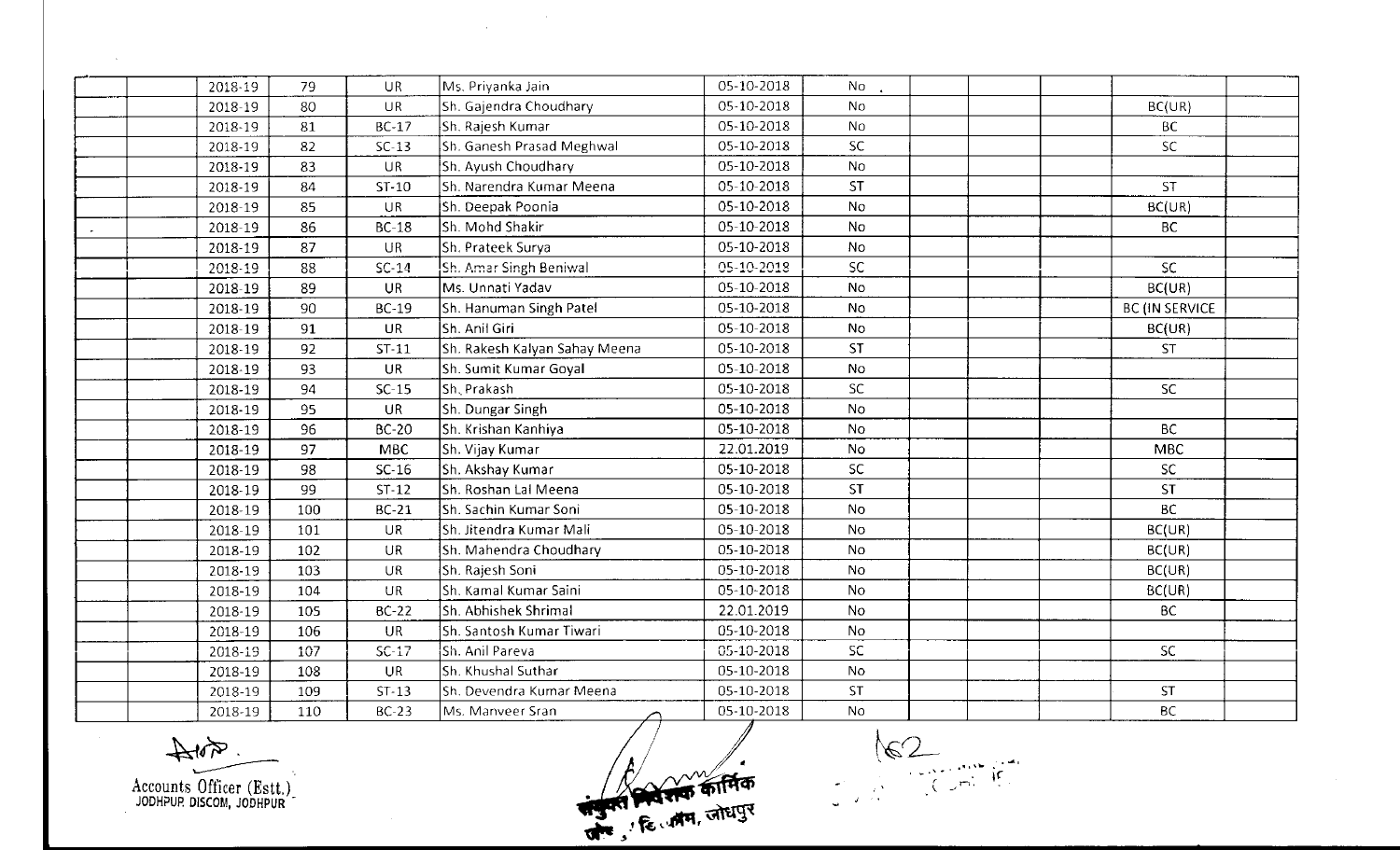| 2018-19 | 111 | <b>UR</b>    | Sh. Jagdish Singh Rathore | 05-10-2018 | No.            | BC(UR)    |  |
|---------|-----|--------------|---------------------------|------------|----------------|-----------|--|
| 2018-19 | 112 | <b>UR</b>    | Sh. Piyush Jindal         | 05-10-2018 | No             |           |  |
| 2018-19 | 113 | $SC-18$      | Sh. Jai Kishor Jawa       | 05-10-2018 | SC.            | SC.       |  |
| 2018-19 | 114 | UR.          | Sh. Jitendra Bhati        | 05-10-2018 | N <sub>o</sub> | BC(UR)    |  |
| 2018-19 | 115 | <b>BC-24</b> | Ms. Vandana               | 05-10-2018 | No.            | <b>BC</b> |  |
| 2018-19 | 116 | <b>UR</b>    | Sh. Sukhveer              | 05-10-2018 | N <sub>o</sub> | BC(UR)    |  |
| 2018-19 | 117 | $ST-14$      | Sh. Murari Lal Meena      | 05-10-2018 | ST.            | <b>ST</b> |  |
| 2018-19 | 118 | <b>UR</b>    | Sh. Deepak Tanwer         | 05-10-2018 | No.            | BC(UR)    |  |
| 2018-19 | 119 | $SC-19$      | Sh. Santosh Kumar         | 05-10-2018 | SC             | <b>SC</b> |  |
| 2018-19 | 120 | <b>BC-25</b> | Ms. Seema Jangid          | 05-10-2018 | No.            | BC.       |  |
| 2018-19 | 121 | <b>UR</b>    | Ms. Sonal Chandak         | 05-10-2018 | <b>No</b>      |           |  |
| 2018-19 | 122 | <b>UR</b>    | Sh. Dinesh                | 05-10-2018 | <b>No</b>      | BC(UR)    |  |
| 2018-19 | 123 | <b>UR</b>    | Sh. Deependra Laata       | 05-10-2018 | <b>No</b>      |           |  |
| 2018-19 | 124 | <b>BC-26</b> | Ms. Sanupriya Bagrecha    | 05-10-2018 | <b>No</b>      | <b>BC</b> |  |
| 2018-19 | 125 | $ST-15$      | Sh. Bal Ram Meena         | 05-10-2018 | <b>ST</b>      | <b>ST</b> |  |
| 2018-19 | 126 | $SC-20$      | Sh. Amar Chand Panwar     | 05-10-2018 | SC             | <b>SC</b> |  |
| 2018-19 | 127 | <b>UR</b>    | Sh. Shubham Rathi         | 05-10-2018 | <b>No</b>      |           |  |
| 2018-19 | 128 | <b>UR</b>    | Sh. Surendra Kumar Swami  | 05-10-2018 | <b>No</b>      | BC(UR)    |  |
| 2018-19 | 129 | <b>BC-27</b> | Ms. Bindu Verma           | 05-10-2018 | <b>No</b>      | <b>BC</b> |  |
| 2018-19 | 130 | <b>UR</b>    | Sh. Pankaj Maharshi       | 05-10-2018 | <b>No</b>      |           |  |
| 2018-19 | 131 | <b>UR</b>    | Sh. Mohit Aswani          | 05-10-2018 | $\cdot$ No     |           |  |
| 2018-19 | 132 | $SC-21$      | Sh. Ashok Kumar Bairwa    | 05-10-2018 | <b>SC</b>      | <b>SC</b> |  |
| 2018-19 | 133 | <b>UR</b>    | Sh. Atul Singh Rajpurohit | 05-10-2018 | No             |           |  |
| 2018-19 | 134 | $ST-16$      | Sh. Buddhiram Meena       | 05-10-2018 | <b>ST</b>      | <b>ST</b> |  |
| 2018-19 | 135 | <b>BC-28</b> | Ms. Sunita Devi Jangid    | 05-10-2018 | <b>No</b>      | <b>BC</b> |  |
| 2018-19 | 136 | UR           | Sh. Vijay Kumar Sharma    | 05-10-2018 | N <sub>0</sub> |           |  |
| 2018-19 | 137 | <b>UR</b>    | Sh. Rajesh Ojha           | 22.01.2019 | No             |           |  |
| 2018-19 | 138 | $SC-22$      | Sh. Jitendra Padihar      | 05-10-2018 | SC             | <b>SC</b> |  |
| 2018-19 | 139 | BC-29        | Ms. Vimla                 | 05-10-2018 | No             | 8C        |  |
| 2018-19 | 140 | <b>UR</b>    | Ms Priya                  | 05-10-2018 | <b>No</b>      |           |  |
| 2018-19 | 141 | <b>UR</b>    | Sh. Gaurav Gaur           | 22.01.2019 | No             |           |  |
| 2018-19 | 142 | $ST-17$      | Sh. Kanhaiya Lal Meena    | 05-10-2018 | ST             | <b>ST</b> |  |

 $\frac{1}{4}$ Accounts Officer (Estt.)

 $\sim$ 

संयुक्त क्रियंक कार्पिक<br>संयुक्त क्रियंक कार्पिक

BRECTOR PERSONAL (HC)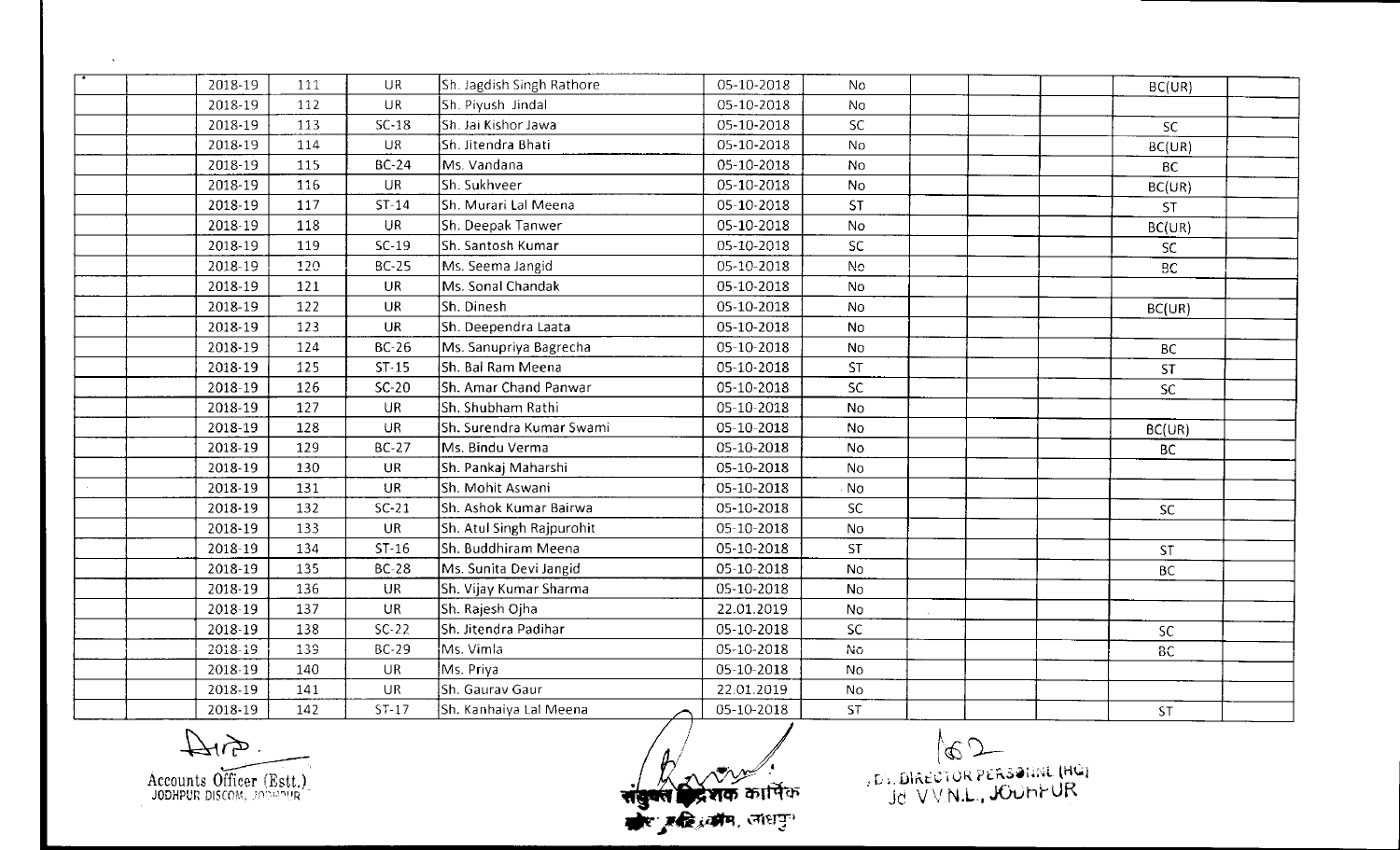| 2018-19 | 143 | <b>BC-30</b> | Ms. Chanchal Verma      | 05-10-2018 | <b>No</b>      | <b>BC</b>       |
|---------|-----|--------------|-------------------------|------------|----------------|-----------------|
| 2018-19 | 144 | $SC-23$      | Sh. Rahul Sankhala      | 05-10-2018 | <b>SC</b>      | SC.             |
| 2018-19 | 145 | <b>UR</b>    | Sh. Piyush Kochar       | 22.01.2019 | <b>No</b>      | UR.             |
| 2018-19 | 146 | UR.          | Ms. Shilpa Daga         | 05-10-2018 | No.            |                 |
| 2018-19 | 147 | <b>UR</b>    | Sh. Aimal Ram           | 22.01.2019 | No             |                 |
| 2018-19 | 148 | <b>BC-31</b> | Ms. Pooja Soni          | 05-10-2018 | No.            | <b>BC</b>       |
| 2018-19 | 149 | <b>UR</b>    | Sh. Gourav Mundra       | 22.01.2019 | No             |                 |
| 2018-19 | 150 | $SC-24$      | Ms. Pooja Devatwal      | 05-10-2018 | SC             | SC              |
| 2018-19 | 151 | $ST-18$      | Sh. Yogesh Kumar Meena  | 05-10-2018 | ST             | ST              |
| 2018-19 | 152 | <b>UR</b>    | Ms. Khushi Purohit      | 05-10-2018 | <b>No</b>      |                 |
| 2018-19 | 153 | <b>BC-32</b> | Ms. Nirma Khicher       | 05-10-2018 | No.            | <b>BC</b>       |
| 2018-19 | 154 | <b>UR</b>    | Ms. Neelam              | 05-10-2018 | <b>No</b>      | BC(UR)          |
| 2018-19 | 155 | <b>UR</b>    | Ms. Bhawana Chechani    | 05-10-2018 | <b>No</b>      |                 |
| 2018-19 | 156 | <b>UR</b>    | Ms. Abha Singhal        | 05-10-2018 | <b>No</b>      |                 |
| 2018-19 | 157 | $SC-25$      | Ms. Lakshmi Sankhla     | 05-10-2018 | <b>SC</b>      | <b>SC</b>       |
| 2018-19 | 158 | <b>BC-33</b> | Sh. Mohd Salim          | 05-10-2018 | <b>No</b>      | BC(PH-BLV)      |
| 2018-19 | 159 | $ST-19$      | Sh. Girraj Prasad Meena | 05-10-2018 | <b>ST</b>      | <b>ST</b>       |
| 2018-19 | 160 | <b>UR</b>    | Ms. Divya               | 05-10-2018 | No             |                 |
| 2018-19 | 161 | <b>UR</b>    | Ms. Kirti Aggarwal      | 05-10-2018 | No.            |                 |
| 2018-19 | 162 | <b>BC-34</b> | Sh. Basarat Ali         | 05-10-2018 | No             | BC (IN SERVICE) |
| 2018-19 | 163 | $SC-26$      | Ms. Krishma             | 05-10-2018 | <b>SC</b>      | <b>SC</b>       |
| 2018-19 | 164 | <b>UR</b>    | Ms. Hansa Saxena        | 05-10-2018 | <b>No</b>      |                 |
| 2018-19 | 165 | <b>UR</b>    | Ms. Sharda Vyas         | 05-10-2018 | No             |                 |
| 2018-19 | 166 | <b>UR</b>    | Ms. Srishti Phophalia   | 05-10-2018 | No.            |                 |
| 2018-19 | 167 | ST-20        | Ms. Priya Meena         | 05-10-2018 | ST             | <b>ST</b>       |
| 2018-19 | 168 | <b>BC-35</b> | Sh. Bharat Panwar       | 05-10-2018 | No             | BC (PH-LD)      |
| 2018-19 | 169 | $SC-27$      | Ms. Manisha Balan       | 05-10-2018 | <b>SC</b>      | SC.             |
| 2018-19 | 170 | <b>UR</b>    | Ms. Santosh Agarwal     | 05-10-2018 | N <sub>0</sub> |                 |
| 2018-19 | 171 | <b>UR</b>    | Ms. Saloni Kumbhat      | 05-10-2018 | No             |                 |
| 2018-19 | 172 | <b>BC-36</b> | Sh. Dhansukh Suthar     | 05-10-2018 | No.            | BC (IN SERVICE) |
| 2018-19 | 173 | <b>UR</b>    | Ms. Anita               | 05-10-2018 | SC             | SC(UR)          |
| 2018-19 | 174 | <b>UR</b>    | Ms. Ruchika Rathore     | 22.01.2019 | <b>No</b>      |                 |

 $40$ Accounts Officer (Estt.)

 $\sim$   $\sim$ 

 $\bullet$ 

ER ANTE

Complete de la Completion